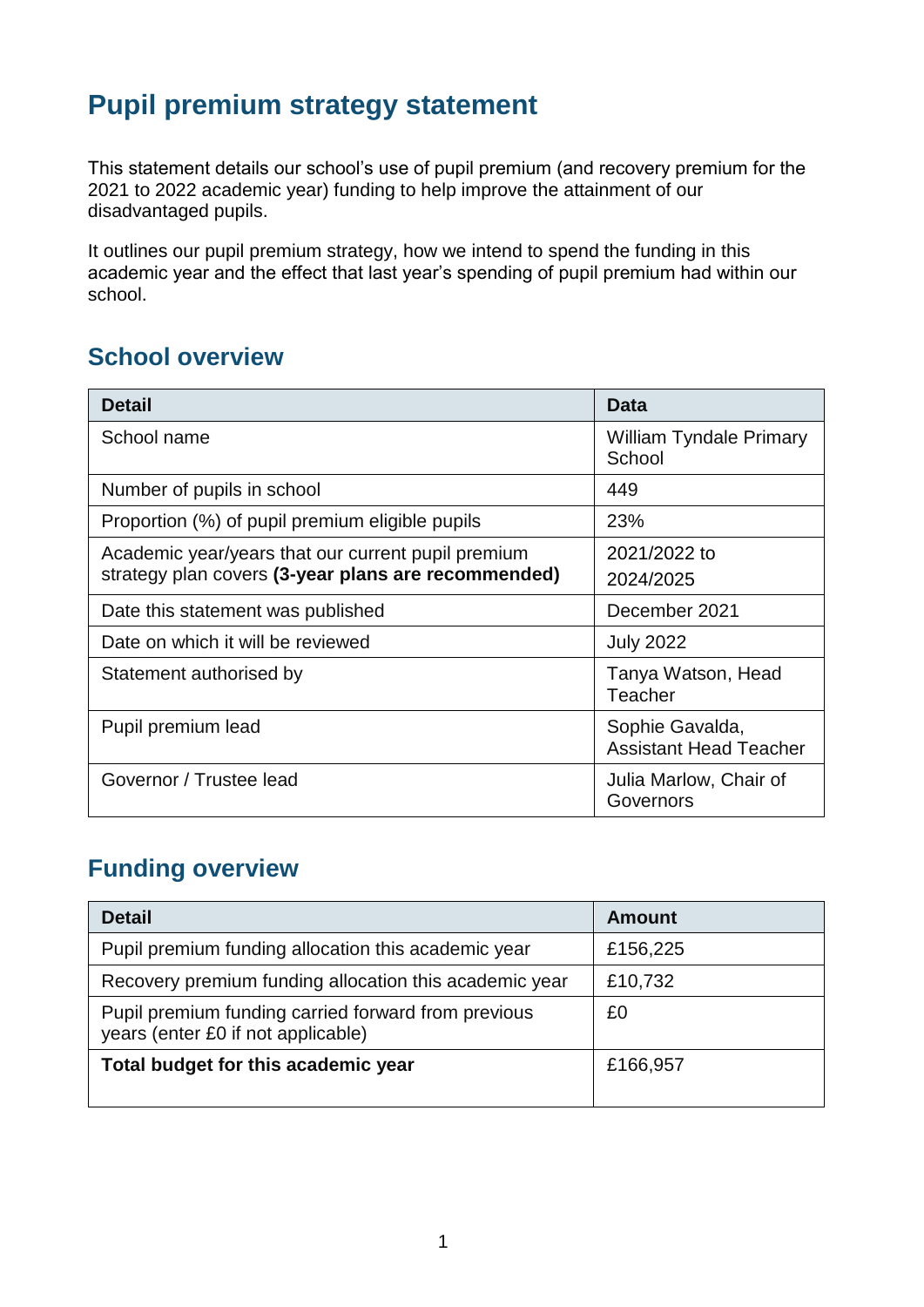# **Part A: Pupil premium strategy plan**

## **Statement of intent**

Our aim is to use pupil premium funding to help us achieve and sustain positive outcomes for our disadvantaged children. Whilst the gap between non-disadvantaged and disadvantaged children has been closing year on year, the impact of the pandemic shows that some disadvantaged children have missed out on learning opportunities, including exposure to cultural experiences. Additionally, for some children, lack of parental support resulted in them not being able to engage fully with remote learning.

Whilst our disadvantaged children perform well in terms of academic attainment, there is variance in comparison to their peers in terms of their:

- starting points
- cultural opportunities
- social opportunities

At the heart of our approach is

- high-quality teaching, underpinned by excellent CPD;
- targeted support based on robust diagnostic assessment of need:
- carefully considered deployment of extra staff; and
- access to a broad, balanced, sequenced and progressive curriculum, which includes extras such as our debating and Skills Builder programmes.

Although this strategy focuses on the needs of disadvantaged children, it benefits all children in our school.

Our strategy is driven by the needs and strengths of each child, based on formal and informal assessments, not assumptions or labels. This helps us to ensure that we offer them the relevant support, skills and experience.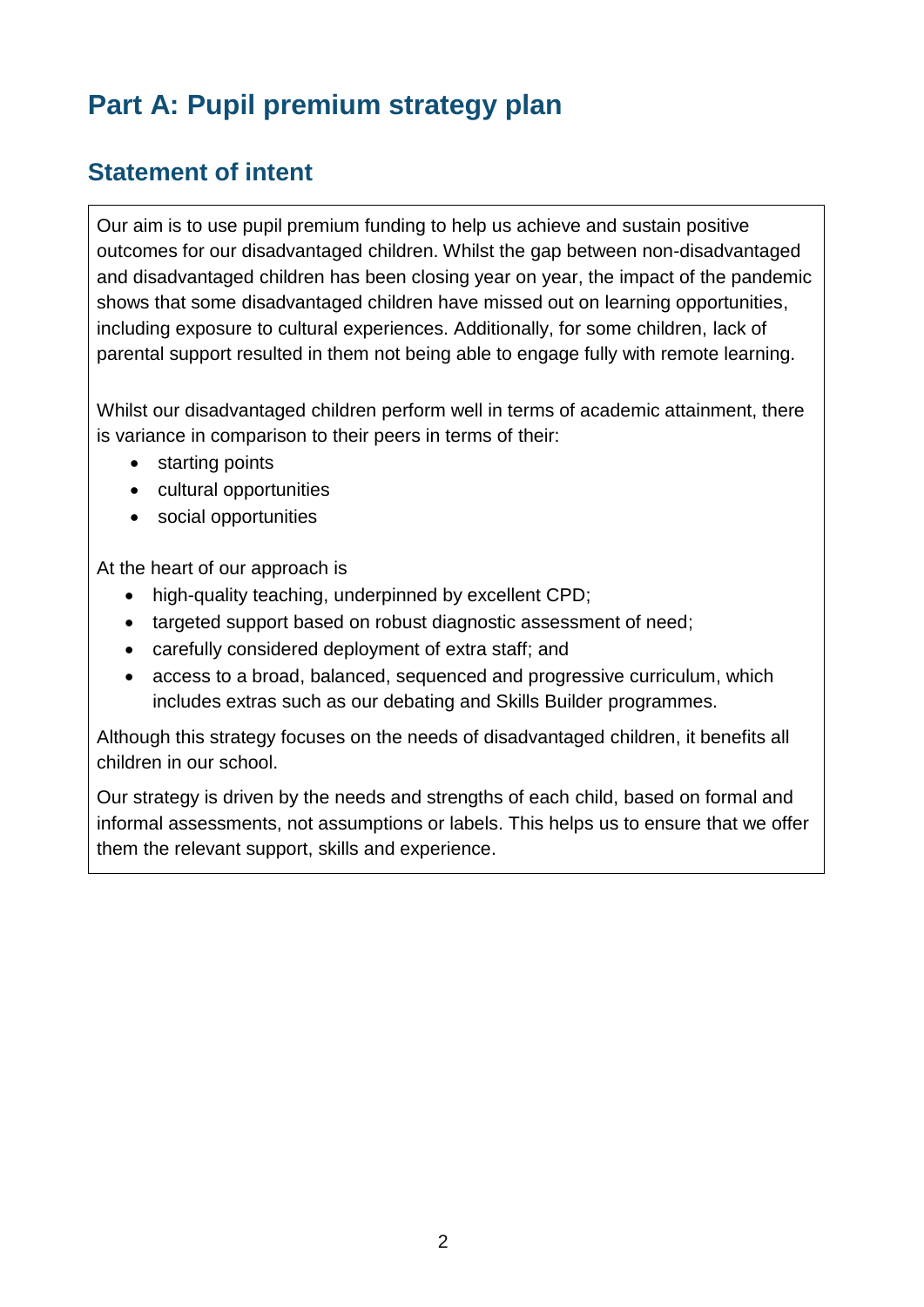## **Challenges**

This details the key challenges to achievement that we have identified among our disadvantaged children.

| <b>Challenge</b><br>number | <b>Detail of challenge</b>                                                                                                                                                                                                                                                                                                      |
|----------------------------|---------------------------------------------------------------------------------------------------------------------------------------------------------------------------------------------------------------------------------------------------------------------------------------------------------------------------------|
|                            | Our assessments, observations and discussions with children show that<br>disadvantaged children are generally more likely to have language and<br>comprehension difficulties compared to non-disadvantaged children.                                                                                                            |
| 2                          | Internal assessments indicate that the gap for attainment in writing has<br>widened due to the impact of school closures, with 55% of<br>disadvantaged children below age related expectations at the end of<br><b>KS1.</b>                                                                                                     |
| 3                          | Observations and conversations with disadvantaged children and their<br>families, show that they generally have fewer opportunities to develop<br>cultural capital outside of school.                                                                                                                                           |
| 4                          | Our assessments, observations and discussions with disadvantaged<br>children and families demonstrate that the education, wellbeing and<br>wider aspects of development of many have been impacted by the<br>pandemic to a greater extent than for other children. These findings are<br>backed up by several national studies. |

#### **Intended outcomes**

This explains the outcomes we are aiming for **by the end of our current strategy plan**, and how we will measure whether they have been achieved.

| <b>Intended outcome</b>                                                                                                                                                                         | <b>Success criteria</b>                                                                                                                                                                                                                               |
|-------------------------------------------------------------------------------------------------------------------------------------------------------------------------------------------------|-------------------------------------------------------------------------------------------------------------------------------------------------------------------------------------------------------------------------------------------------------|
| Disadvantaged children have improved<br>language and reading comprehension and<br>as a result are able to access the wider<br>curriculum, including mathematical<br>understanding (Challenge 1) | In line with our equality objective, to<br>close the attainment gap to no more<br>than 10% between disadvantaged<br>pupils and others nationally, with<br>particular consideration of the COVID                                                       |
| Improved writing attainment among<br>disadvantaged children (Challenge 2)                                                                                                                       | effect, in English and maths.                                                                                                                                                                                                                         |
| Disadvantaged children have high levels of<br>engagement with extracurricular activities<br>and access to cultural experiences<br>(Challenge 3)                                                 | Sustained levels of engagement with<br>extracurricular activities and cultural<br>opportunities demonstrated by:<br>quantitative data e.g. attendance<br>$\bullet$<br>at before and after school clubs,<br>including Breakfast Club and<br>Kids' Club |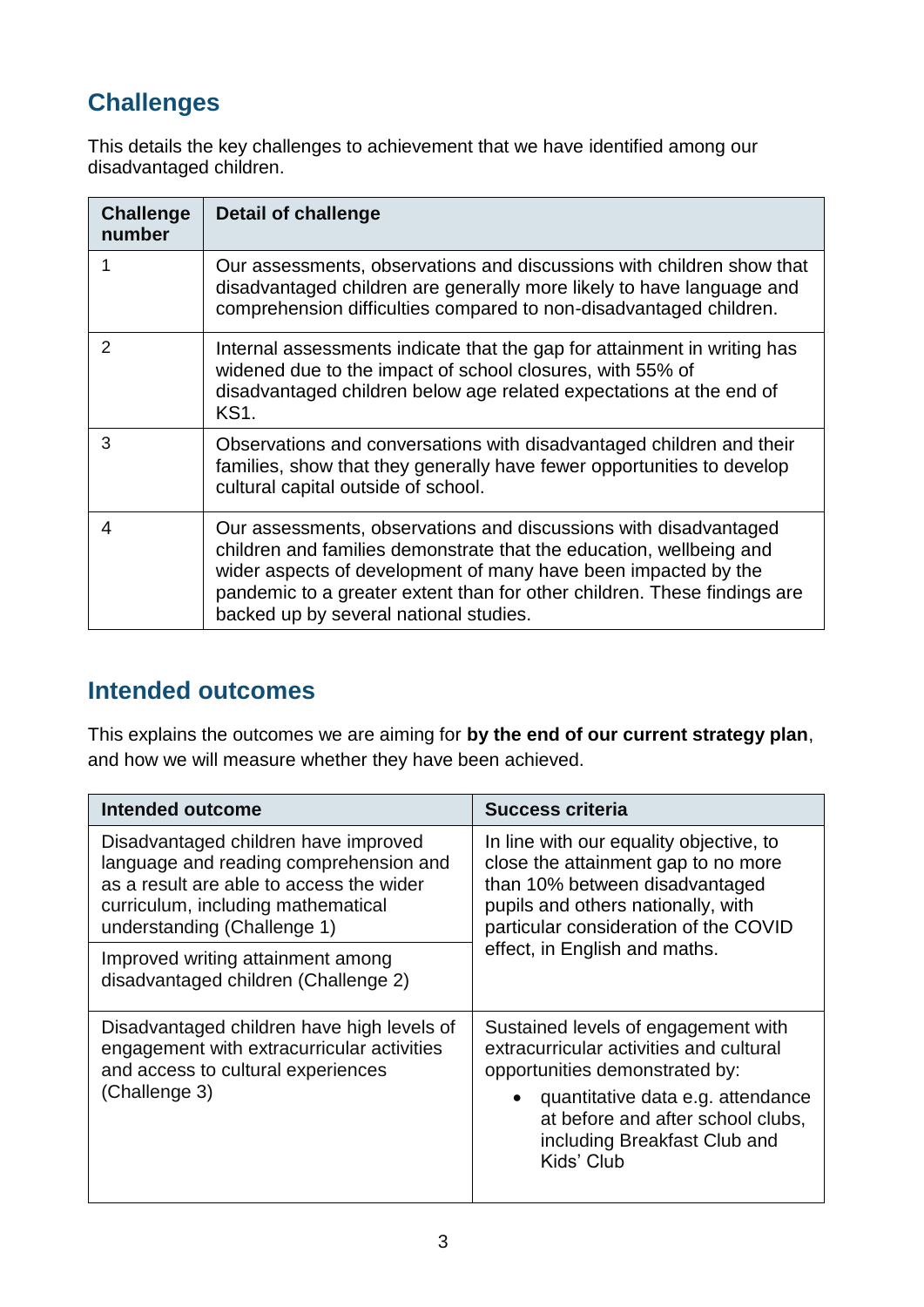| Disadvantaged children are confident and<br>happy individuals with strategies to support<br>them when they need help academically,<br>socially and emotionally (Challenge 4) | Through discussions with parents and<br>carers, pupil conferencing and<br>questionnaires |
|------------------------------------------------------------------------------------------------------------------------------------------------------------------------------|------------------------------------------------------------------------------------------|
| Disadvantaged children are prepared for<br>the next stage of their education and have<br>high aspirations for their future (Challenge<br>4)                                  | Through the Skills Builder hub, pupil<br>conferences and pupil questionnaires            |

## **Activity in this academic year**

This details how we intend to spend our pupil premium (and recovery premium funding) **this academic year** to address the challenges listed above.

#### **Teaching (for example, CPD, recruitment and retention)**

| <b>Activity</b>                                                                                                 | Evidence that supports this approach                                                                                                                                                                                                                | <b>Challenge</b><br>number(s)<br>addressed |
|-----------------------------------------------------------------------------------------------------------------|-----------------------------------------------------------------------------------------------------------------------------------------------------------------------------------------------------------------------------------------------------|--------------------------------------------|
| CPD for Teachers and<br>Teaching Assistants,<br>focusing on feedback<br>(Shirley Clarke training)               | There is strong evidence that feedback<br>has significant impact on children's<br>progress. The average month progress is<br>6 months.<br>https://educationendowmentfoundation.or<br>g.uk/education-evidence/teaching-<br>learning-toolkit/feedback | 1, 2, 4                                    |
| CPD for Teachers and<br><b>Teaching Assistants on</b><br><b>IRIS Connect</b><br>(Classroom Video<br>Technology) | There is evidence that using video<br>technology improves the quality of<br>teaching.<br>https://cepr.harvard.edu/files/cepr/files/l4a<br>best_foot_forward_research_brief1.pdf?<br>m=1443808234                                                    | 1, 2, 4                                    |

Budgeted cost: £ 10,720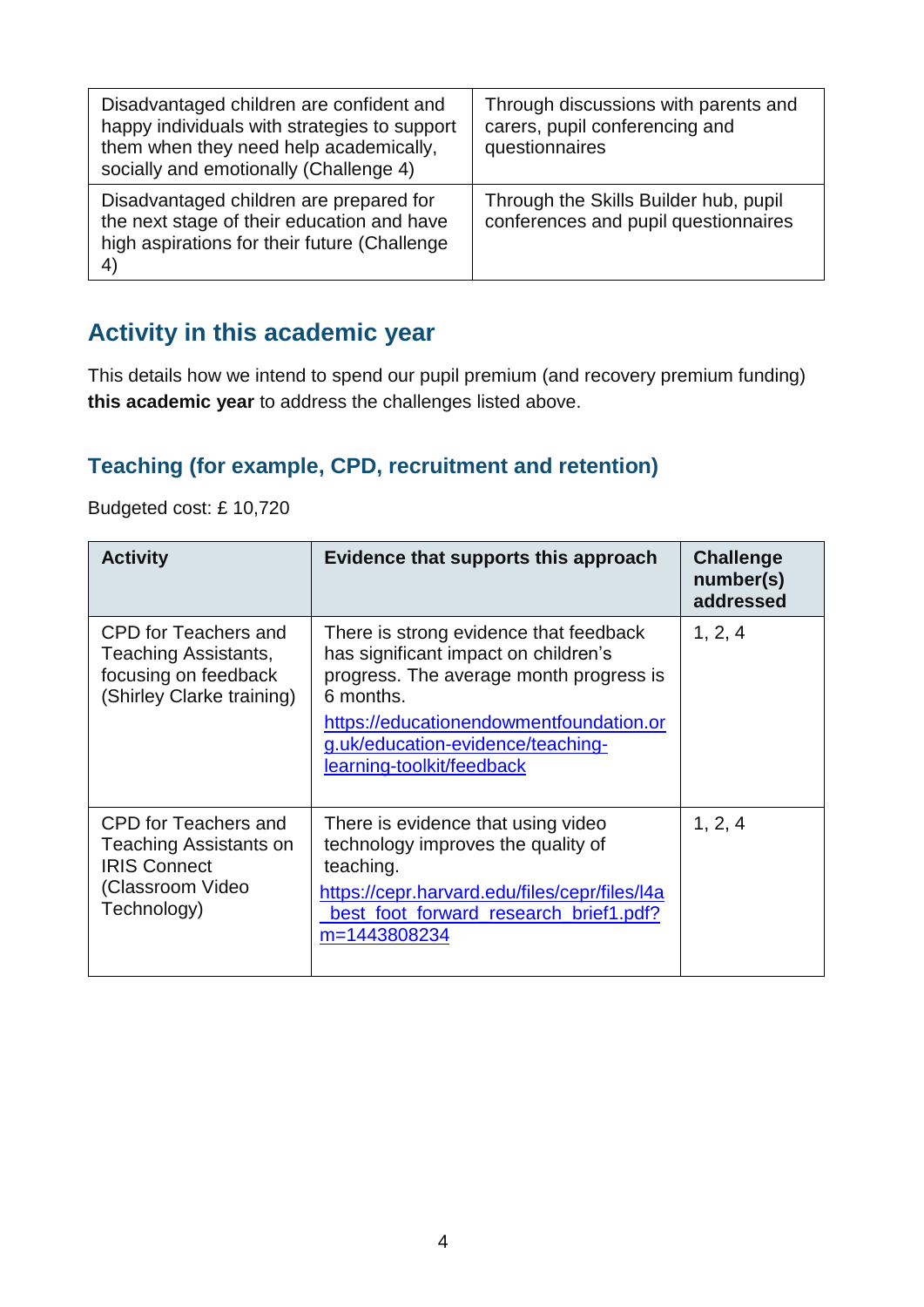## **Targeted academic support (for example, tutoring, one-to-one support structured interventions)**

Budgeted cost: £186,236

| <b>Activity</b>                                             | Evidence that supports this approach                                                                                                                                                                                                                                                                                                                                                                                         | <b>Challenge</b><br>number(s)<br>addressed |
|-------------------------------------------------------------|------------------------------------------------------------------------------------------------------------------------------------------------------------------------------------------------------------------------------------------------------------------------------------------------------------------------------------------------------------------------------------------------------------------------------|--------------------------------------------|
| <b>Nuffield Early</b><br>Language Intervention<br>Programme | There is evidence that the NELI<br>programme has impact on children's<br>progress. The average month progress is<br>3 months.<br>https://www.nuffieldfoundation.org/impact<br>/nuffield-early-language-intervention<br>There is evidence that effective<br>deployment of TAs impacts on children's<br>progress.<br>https://maximisingtas.co.uk/assets/conte<br>nt/taguidancereportmakingbestuseofteac<br>hingassisstants.pdf | 1, 2, 4                                    |
| <b>Daily Supported</b><br>Reading                           | There is evidence that DSR impacts on<br>children's progress in reading.<br>https://clpe.org.uk/news/read-our-five-<br>year-impact-report and<br>https://maximisingtas.co.uk/assets/conten<br>t/taguidancereportmakingbestuseofteachi<br>ngassisstants.pdf                                                                                                                                                                   | 1, 3                                       |
| 1 Reading Recovery<br>Teacher                               | There is good evidence that Reading<br>Recovery has impact on children's<br>progress and attainment.<br>https://assets.kpmg/content/dam/kpmg/u<br>k/pdf/2018/12/Pro-Bono-Economics-<br>Assessing-the-Impact-of-Reading-<br>Recovery.pdf                                                                                                                                                                                      | 1, 2, 4                                    |
| 2 Graduates                                                 | Tuition targeted at specific needs and<br>knowledge gaps can be an effective<br>method to support low attaining children<br>or those falling behind, both one-to-one:<br>One to one tuition   EEF (educationen-<br>dowmentfoundation.org.uk)<br>and in small groups:                                                                                                                                                         | 1, 2, 4                                    |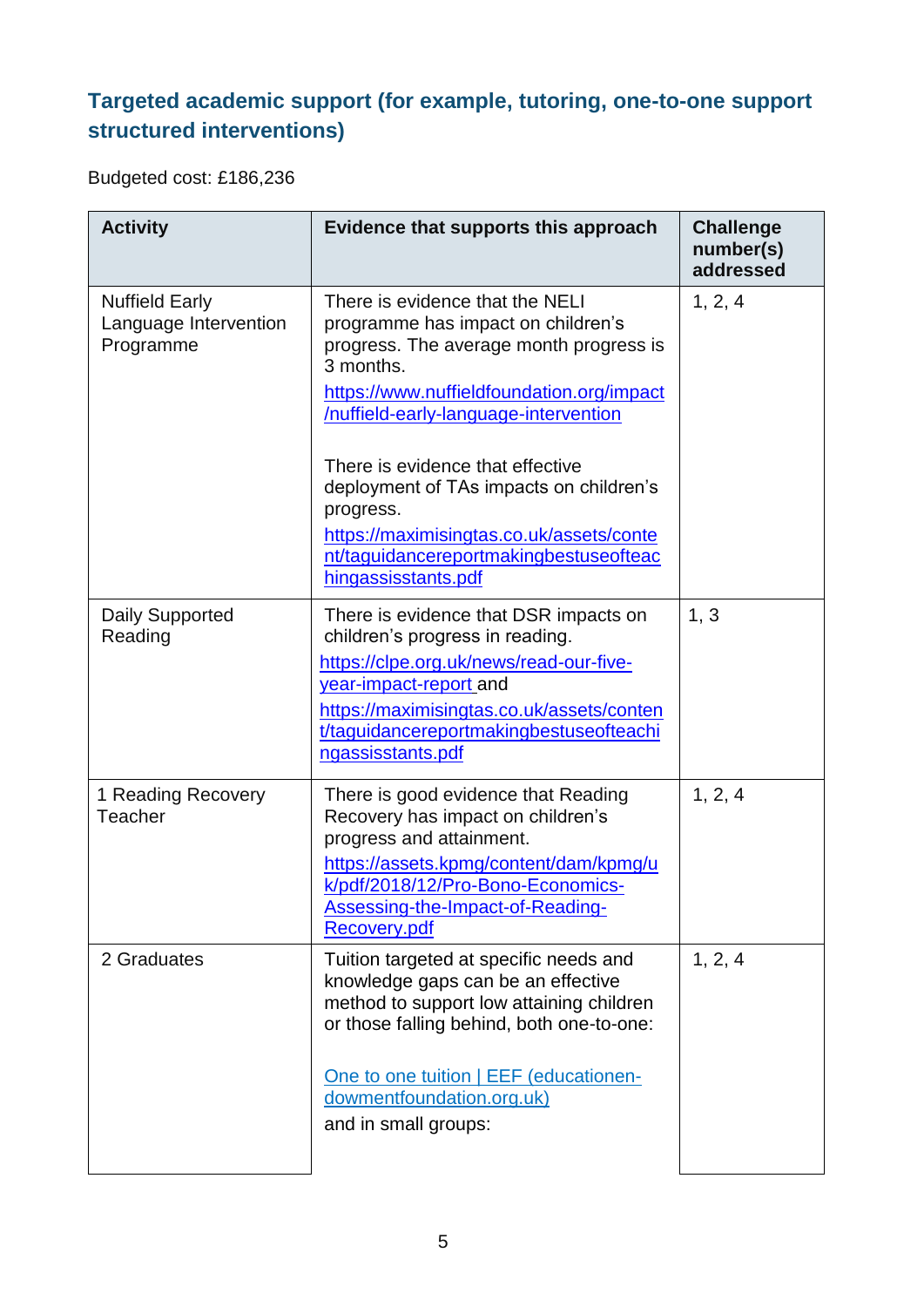| 1 Tutor                            | <b>Small group tuition   Toolkit Strand  </b><br><b>Education Endowment Foundation   EEF</b>                            |         |
|------------------------------------|-------------------------------------------------------------------------------------------------------------------------|---------|
| Extra English and<br>Maths lessons | Extended school time has a good impact.<br>The average month progress is 3<br>months.                                   | 1, 2, 4 |
|                                    | https://educationendowmentfounda-<br>tion.org.uk/education-evidence/teaching-<br>learning-toolkit/extending-school-time |         |

## **Wider strategies (for example, related to attendance, behaviour, wellbeing)**

Budgeted cost: £61,840

| <b>Activity</b>                                                                                        | Evidence that supports this approach                                                                                                                                                                                                       | <b>Challenge</b><br>number(s)<br>addressed |
|--------------------------------------------------------------------------------------------------------|--------------------------------------------------------------------------------------------------------------------------------------------------------------------------------------------------------------------------------------------|--------------------------------------------|
| Robust pastoral care,<br>including iTips and the<br>Zones of Regulation<br>programme                   | Both targeted interventions and universal<br>approaches can have positive overall<br>effects:<br><b>Behaviour interventions   EEF</b><br>(educationendowmentfoundation.org.uk)                                                             | 2, 4                                       |
|                                                                                                        | https://educationendowmentfoundation.org.<br>uk/education-evidence/teaching-learning-<br>toolkit/social-and-emotional-learning<br>https://oxfordimpact.oup.com/wp-<br>content/uploads/2020/10/Wellbeing-<br><b>Impact-Study-Report.pdf</b> |                                            |
| The provision of an<br>enriched curriculum<br>which supports<br>improved cultural capital<br>and oracy | Research demonstrates the impact of<br>access to cultural capital, including music<br>lessons and oracy skills such as debating.<br>https://debatemate.org/about-us/                                                                       | 1, 3                                       |
|                                                                                                        | https://www.suttontrust.com/wp-<br>content/uploads/2017/10/Life-Lessons-<br>Report_FINAL.pdf                                                                                                                                               |                                            |

#### **Total budgeted cost: £ 256,796**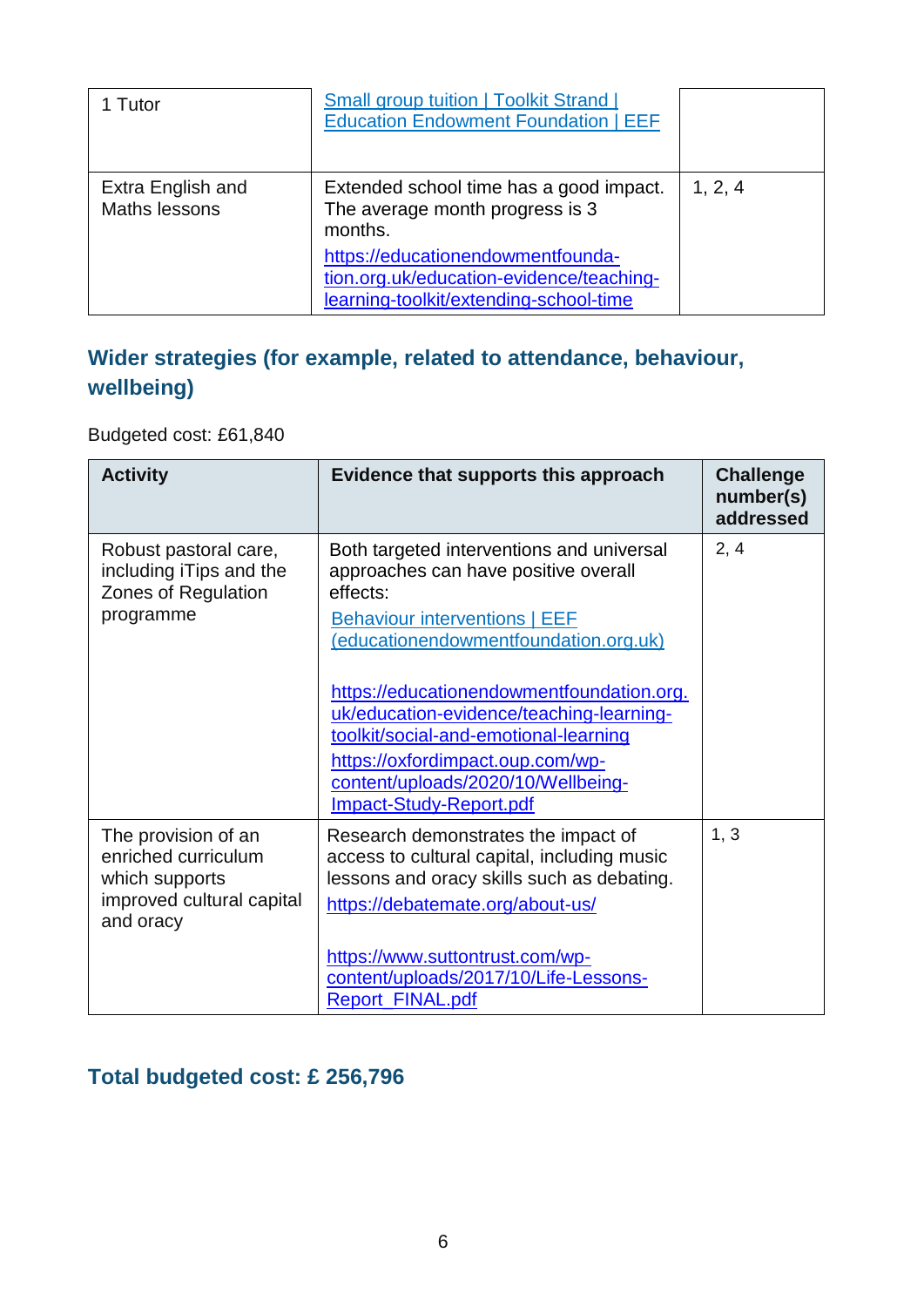## **Part B: Review of outcomes in the previous academic year**

#### **Pupil premium strategy outcomes**

This details the impact that our pupil premium activity had on pupils in the 2020 to 2021 academic year.

Our assessments of children's progress and attainment shows that the performance of children is lower than in 2019, due to the impact of school closures. Assessments show that children's language and vocabulary is a key area that has been impacted and therefore is a focus for the current strategy.

In 2019 up until March 2020, disadvantaged children were making good progress towards the intended outcomes set out in the 2019/2022 strategy. During the Covid-19 disruptions, children were unable to fully access targeted interventions to support their needs which impacted on their progress.

In order to ensure that disadvantaged children could access high quality remote learning, all children were provided with devices and high-quality learning materials. Additionally, children and families received ongoing pastoral support. Despite these resources, some disadvantaged children did not fully engage and therefore our current focus is to ensure that children have caught up on missed learning while accessing a broad and balanced curriculum.

The behaviour, wellbeing and mental health of our disadvantaged children has been greatly impacted therefore extra pastoral support has been put in place as part of our current strategy.

#### **Externally provided programmes**

*Please include the names of any non-DfE programmes that you purchased in the previous academic year. This will help the Department for Education identify which ones are popular in England*

| Programme | <b>Provider</b> |
|-----------|-----------------|
| N/A       | N/A             |
|           |                 |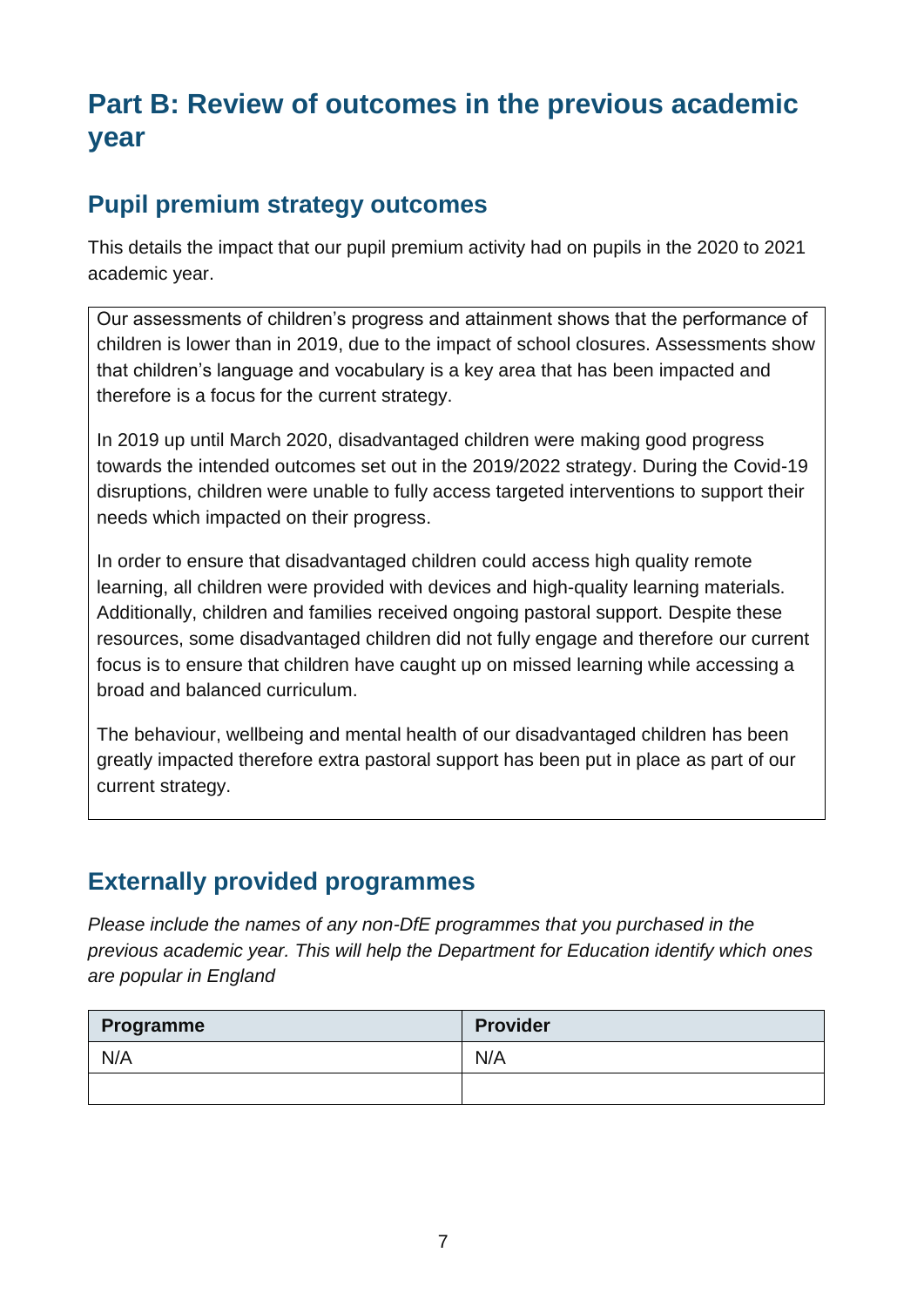## **Service pupil premium funding (optional) N/A**

*For schools that receive this funding, you may wish to provide the following information:* 

| <b>Measure</b>                                                                    | <b>Details</b> |
|-----------------------------------------------------------------------------------|----------------|
| How did you spend your service pupil<br>premium allocation last academic year?    | N/A            |
| What was the impact of that spending on<br>service pupil premium eligible pupils? | N/A            |